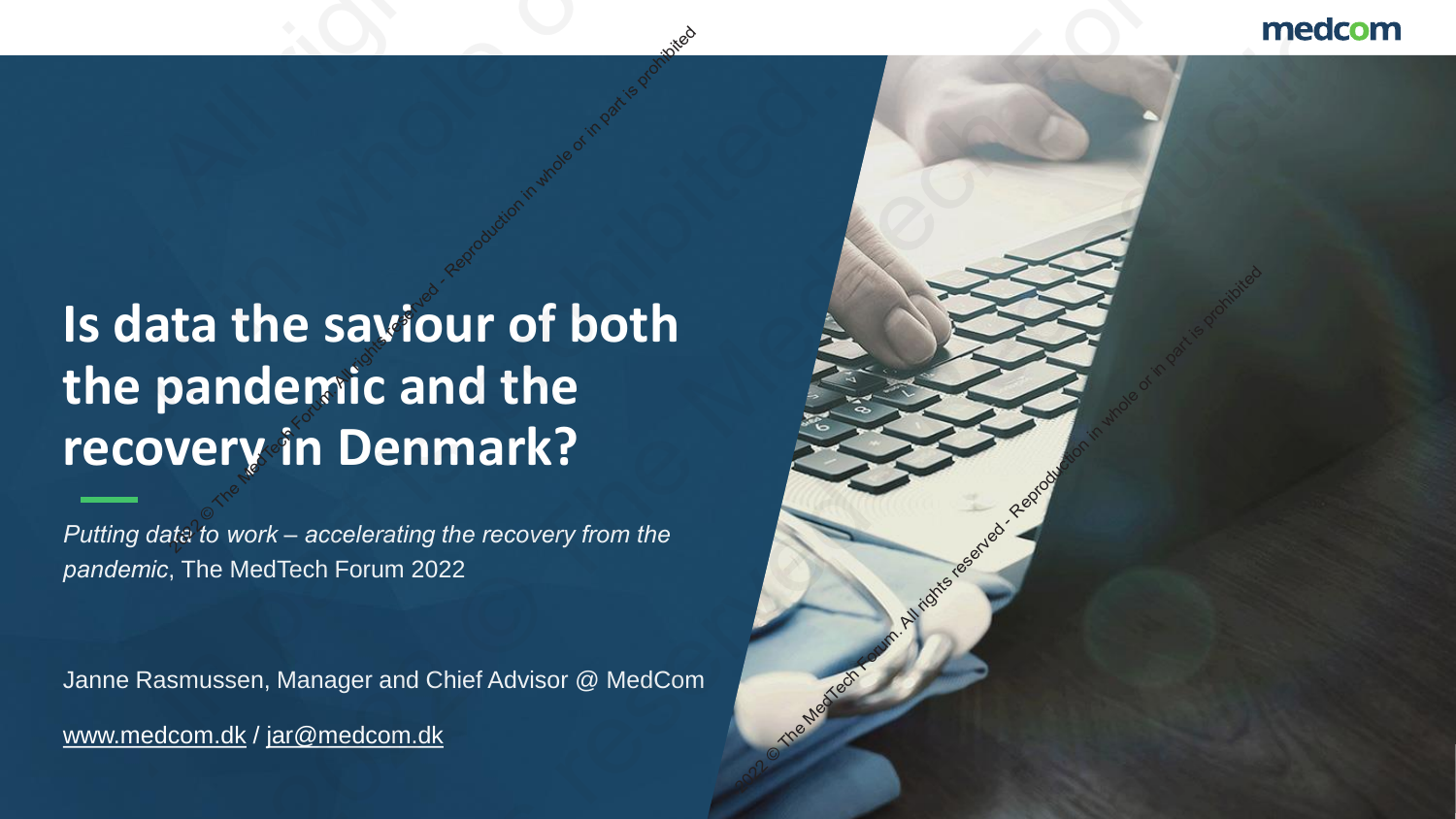## **Once upon a time, a small country...**

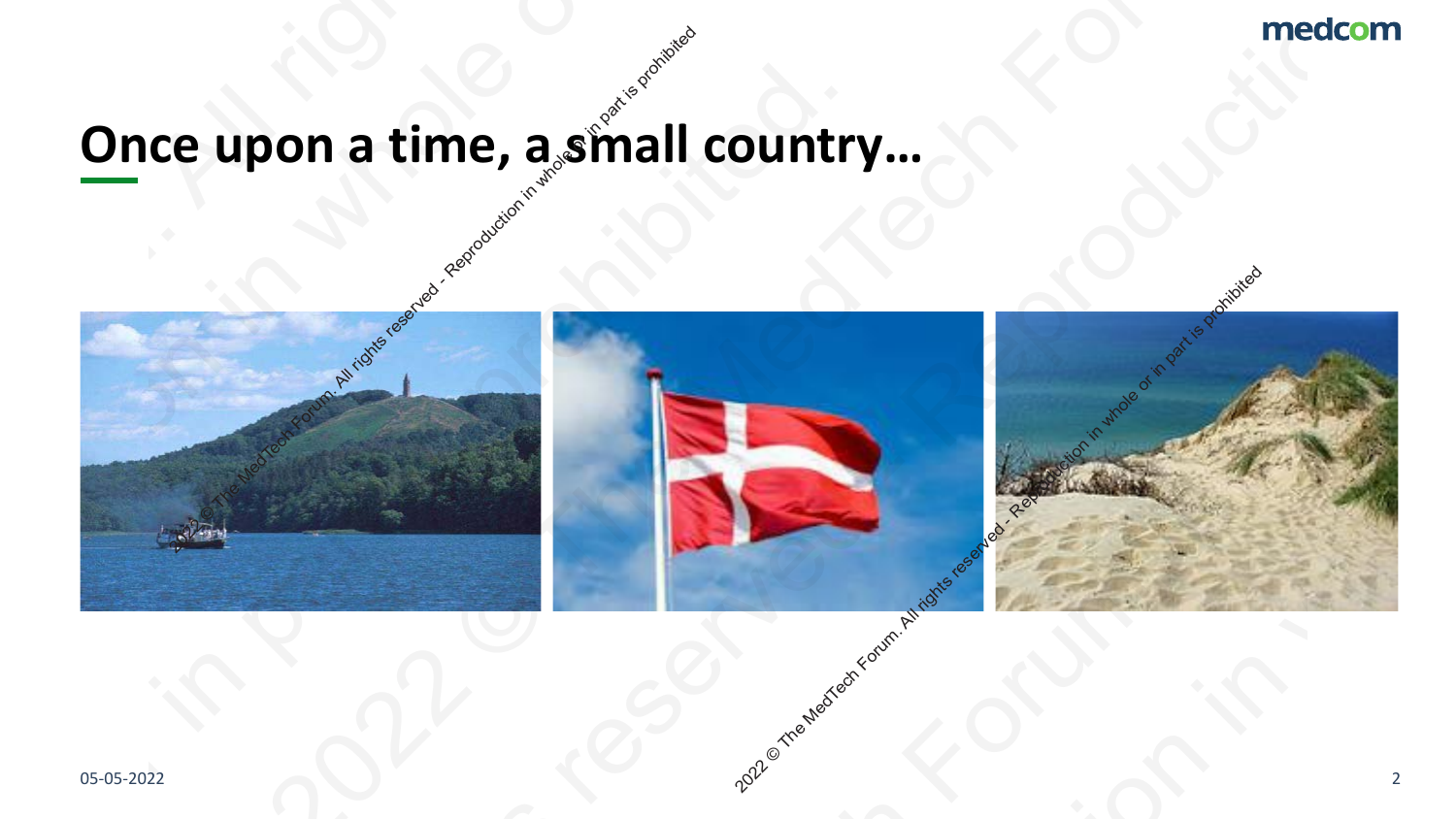2022 Providence of Contraction in Medicine and Reproduction in whole or in part is propriated in particular in

## **… dreamed and acted big in 'eHealth'** Predicted and acted big in the Medicine or in part is proposed and acted big in the served of the served of the served of the served of the served of the served of the served of the served of the served of the served of th med and acted big in 'eHealth'<br>
and acted big in 'eHealth'<br>
and the Media or in part is probably in the Media or in part is probably in the Media or in part is probably in part is probably in the Media or in part is probab 2021 Christian Medicines Christian Christian Christian Christian Christian Christian Christian Christian Christian Christian Christian Christian Christian Christian Christian Christian Christian Christian Christian Christi 2021 Concerned and acted big in 'eHealth'<br>
2022<br>
2022<br>
2022<br>
2022<br>
2022<br>
2022<br>
2022<br>
2022<br>
2022<br>
2022<br>
2022<br>
2022<br>
2022<br>
2022<br>
2022<br>
2022<br>
2022<br>
2023 2021 O The MedIt Rights reserved and acted big in 'eHealth'<br>and the MedIt Rights reserved in the Medition in part is problem. 2021 Concerned and acted big in 'eHealth'<br>
2022<br>
2022<br>
2022<br>
2022<br>
2022<br>
2022<br>
2022<br>
2022<br>
2022<br>
2022<br>
2022<br>
2022<br>
2022<br>
2022<br>
2022<br>
2022<br>
2022<br>
2023 Preamed and acted big in 'eHealth'<br>
and acted big in 'eHealth'<br>
and the Media is probably in part is probably in part is probably in part is probably in part is probably in part is probably in part is probably in part is p 2021 Concerned and acted big in 'eHealth'<br>
2022<br>
2022<br>
2022<br>
2022<br>
2022<br>
2022<br>
2022<br>
2022<br>
2022<br>
2022<br>
2022<br>
2022<br>
2022<br>
2022<br>
2022<br>
2022<br>
2022<br>
2023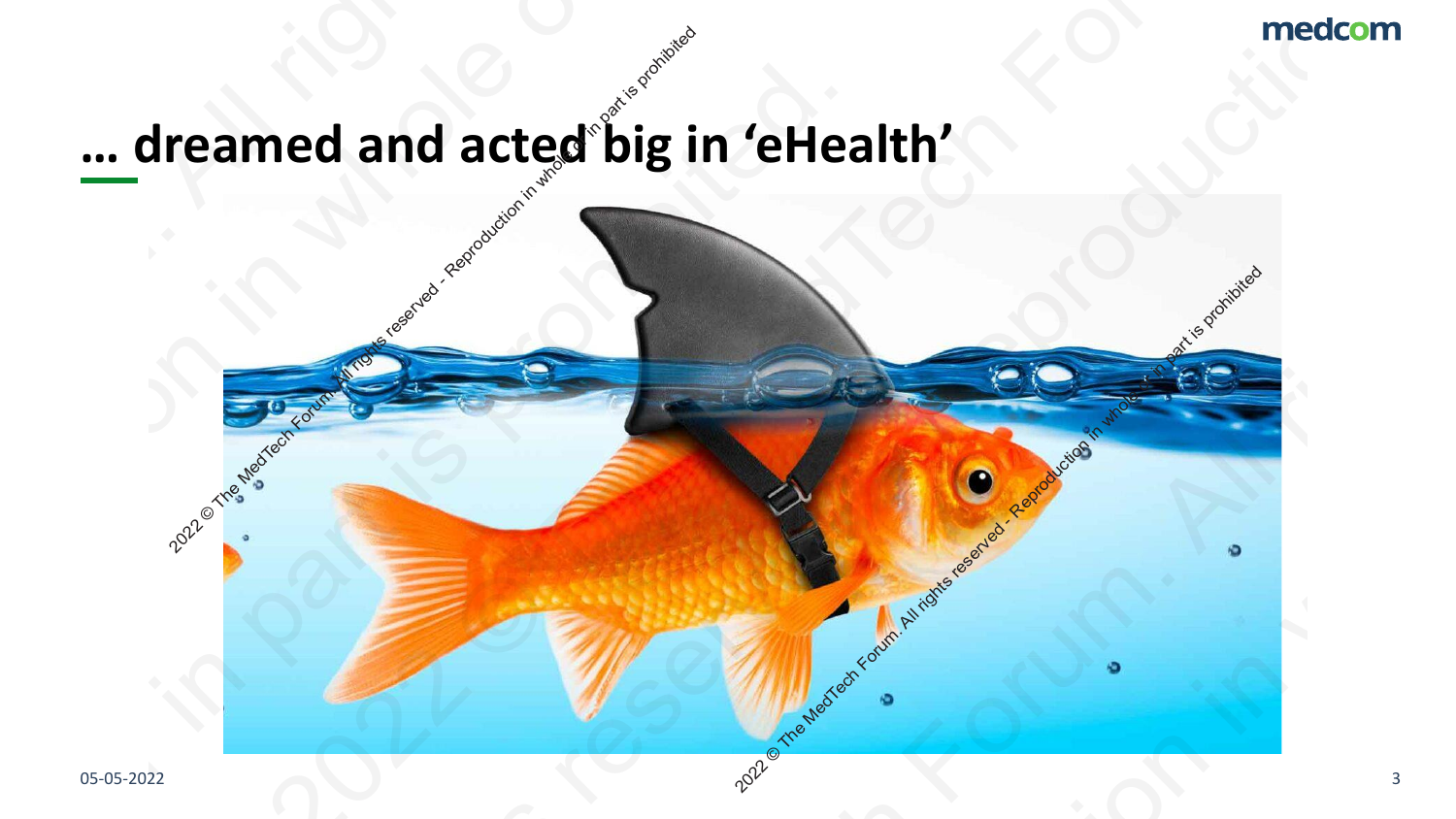## **Then everything changed...**

OF YOUR COMPANY?<br>
THE CEO THE CTO COVID-19 **2022 n** everything changed...<br>
WHO LED THE DI PRODUCTION COMPANY COMPANY COMPANY COMPANY COMPANY COMPANY COMPANY COMPANY COMPANY COMPANY COMPANY COMPANY COMPANY COMPANY COMPANY COMPANY COMPANY COMPANY COMPANY COMPANY COMPANY COMPANY COMPANY COMPANY COMPANY COMPANY COM Then everything changed...<br>
WHO LED THE DIGITAL TRA<br>
OF YOUR COMPANY?<br>
THE CEO THE CTO Then everything changed...<br>WHO LED THE DIGITAL TRANSFORMATION<br>OF YOUR COMPANY?<br>A COMPANY?<br>THE CEO THE CTO COVID-19 Then everything changed...<br>
WHO LED THE DIGITAL TRANSFORMATION<br>
OF YOUR COMPANY?<br>
THE CEO THE CTO COVID-19 Then everything changed...<br>WHO LED THE DIGITAL TRANSFORMATION<br>OF YOUR COMPANY?<br>A COMPANY?<br>THE CEO THE CTO COVID-19 PRODUCTION COMPANY ?<br>
2021 OF YOUR COMPANY ?<br>
2021 OF YOUR COMPANY ?<br>
2022 COMPANY COMPANY COMPANY PRODUCTION COMPANY PRODUCTION COMPANY COMPANY COMPANY COMPANY COMPANY COMPANY COMPANY COMPANY COMPANY COMPANY COMPANY COMPA Then everything changed...<br>WHO LED THE DIGITAL TRANSFORMATION<br>OF YOUR COMPANY?<br>A COMPANY?<br>THE CEO THE CTO COVID-19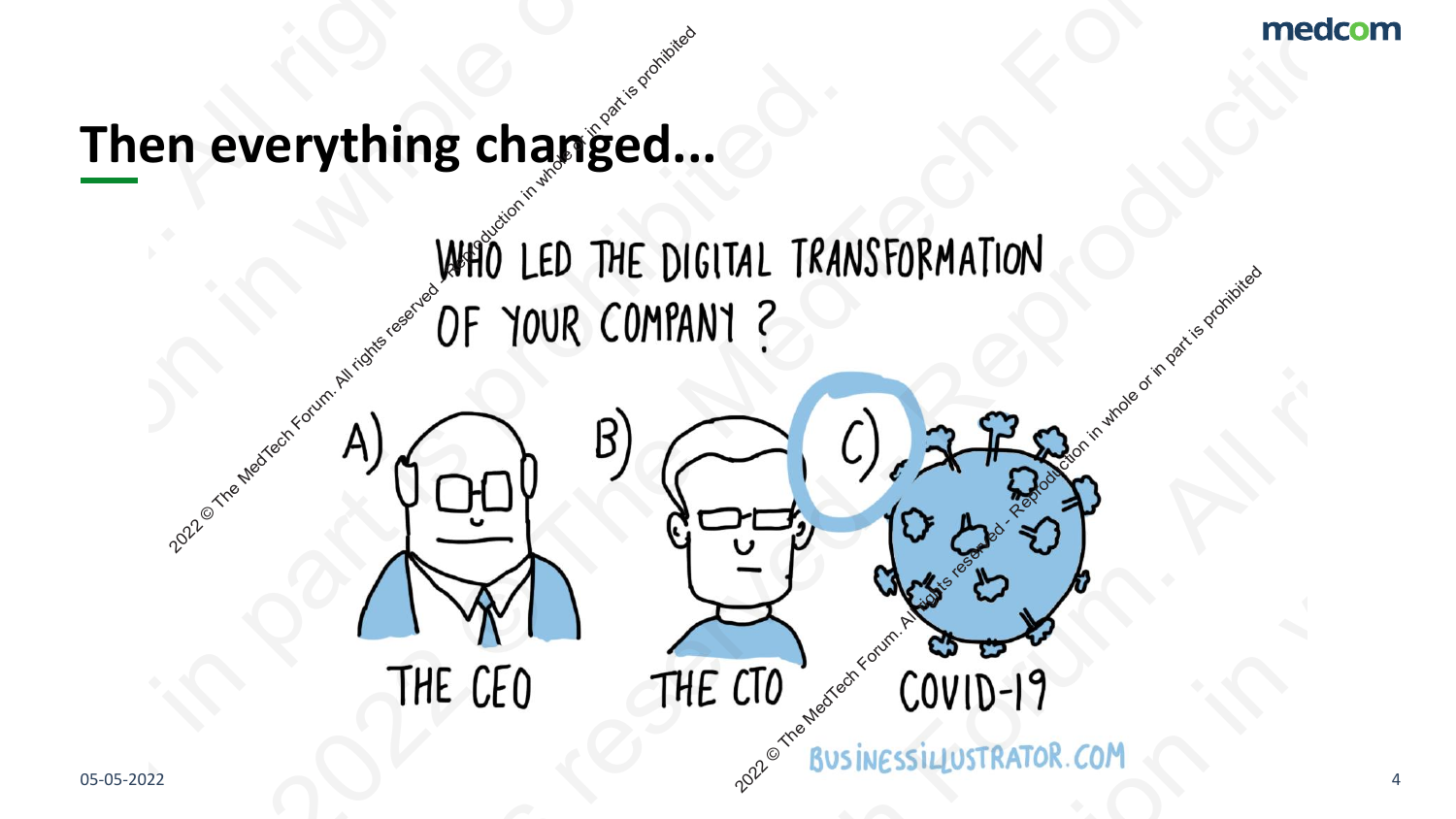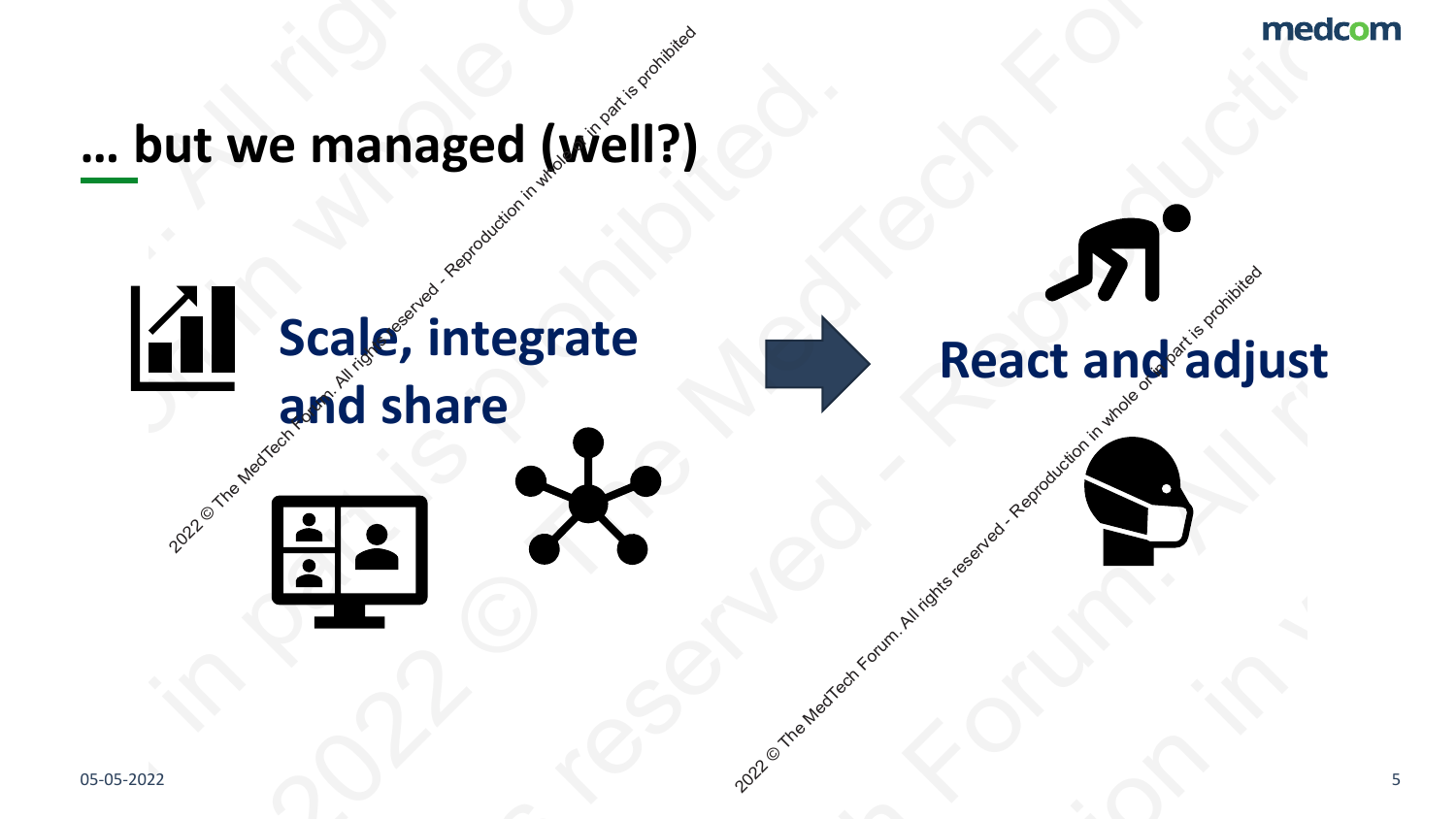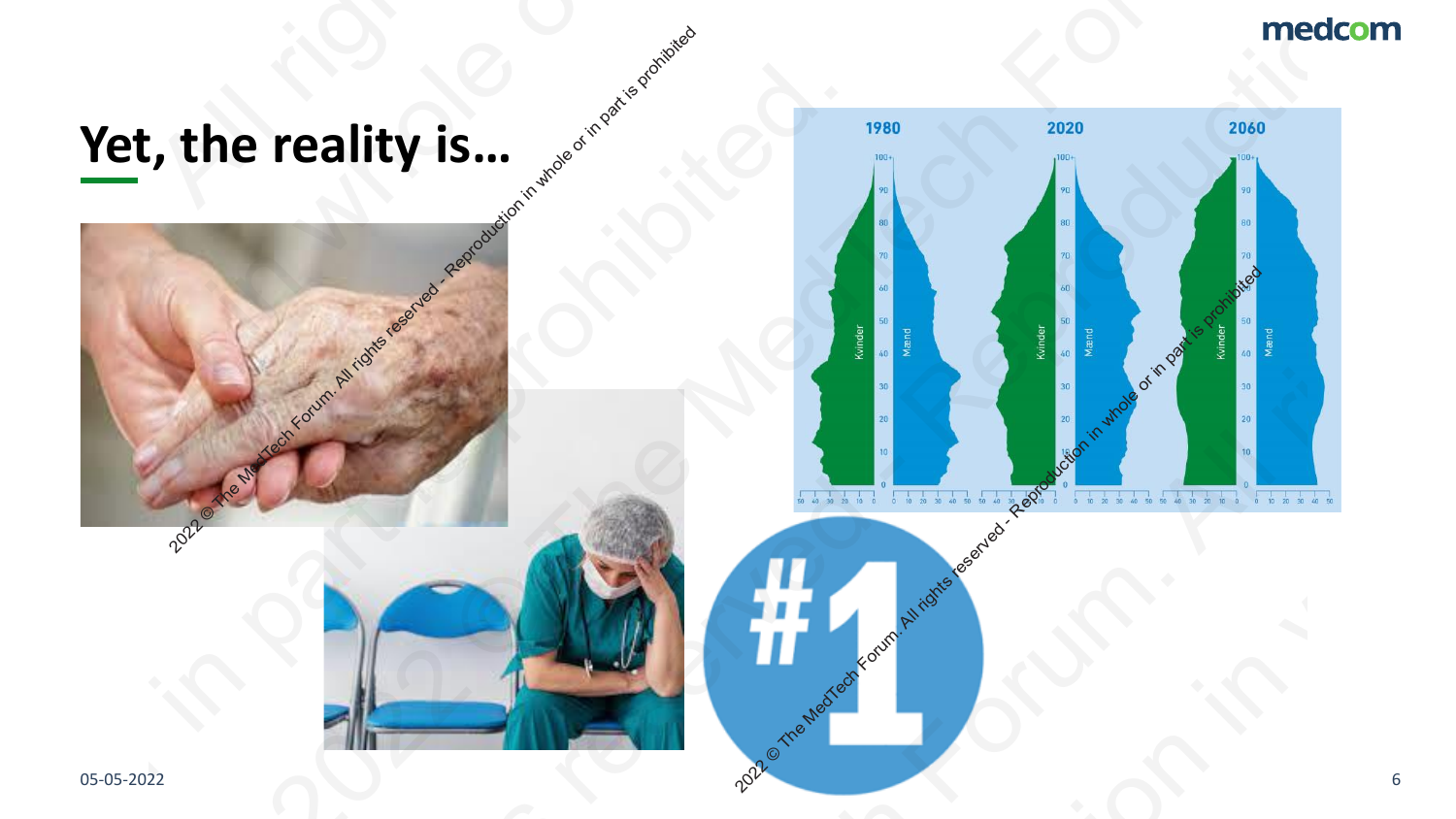## **… we have to dream and do even bigger - together**

![](_page_6_Figure_2.jpeg)